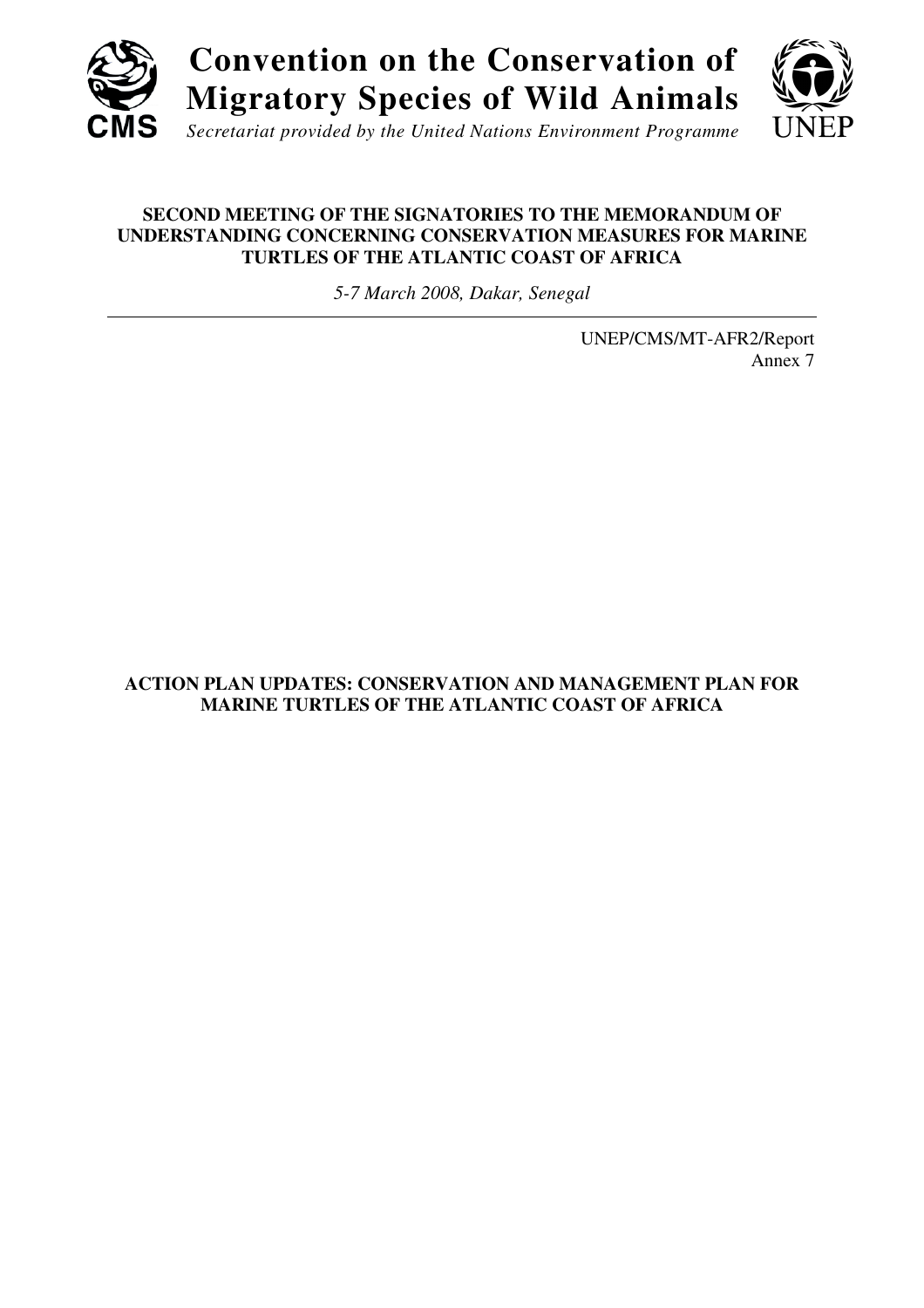# **CONSERVATION AND MANAGEMENT PLAN FOR MARINE TURTLES OF THE ATLANTIC COAST OF AFRICA**  *(Revised)*

Experts: Jacques FRETEY and Manjula TIWARI (with the help of Jack FRAZIER, Peter RICHARDSON and Ronel NEL)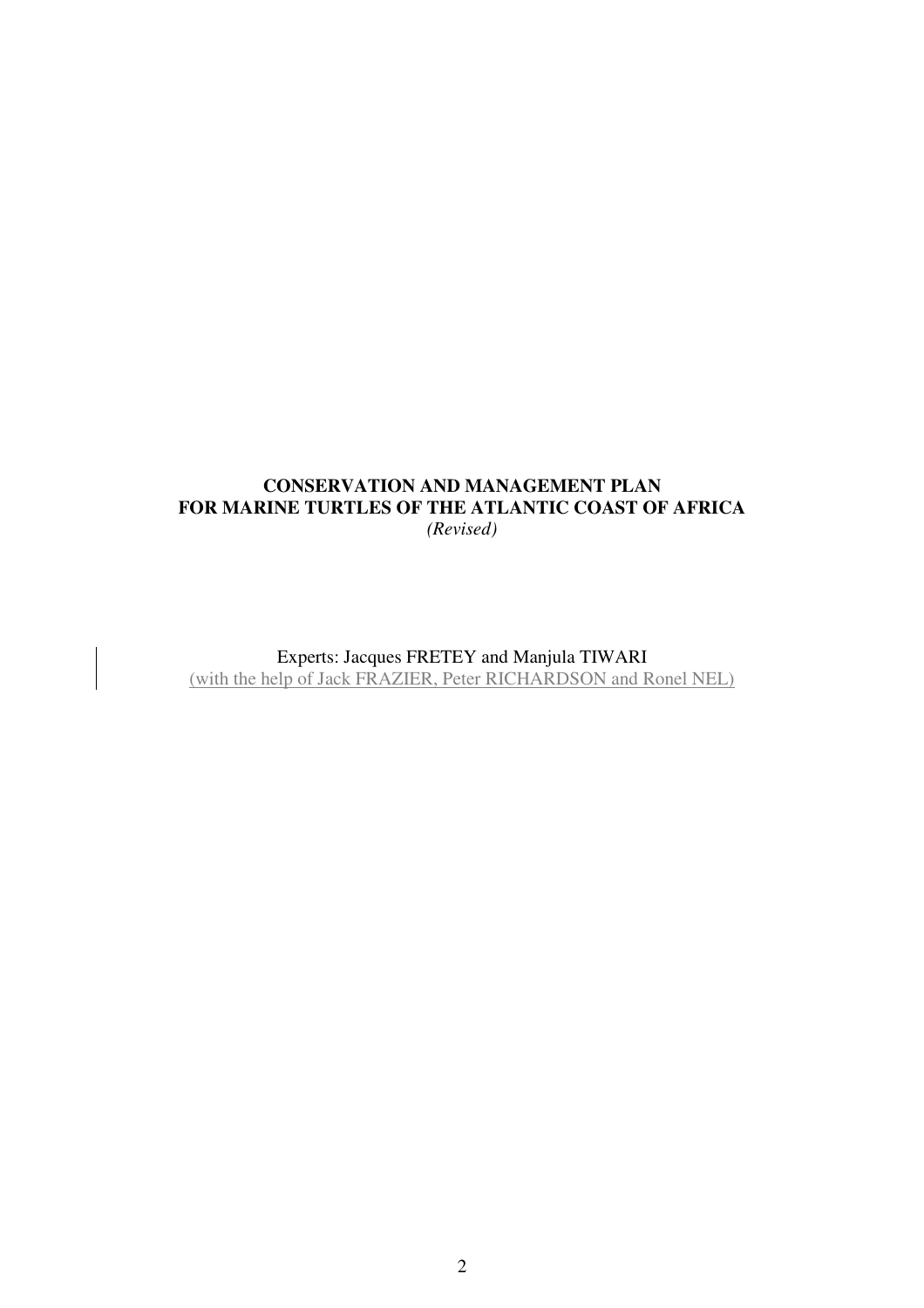## **OBJECTIVE 1. Reduce direct and indirect causes of marine turtle mortality**

|                  | Program                                                                                                                            |                                                    | <b>Activities</b>                                                                                                                                                                                                                                                                                                                                                                                                                                                                                                                                                                                                                                                                                                                                                                                                                                                                                                                                                                                                                                                                                                                              | <b>Priorities</b> | Implementation<br><b>Progress</b> |
|------------------|------------------------------------------------------------------------------------------------------------------------------------|----------------------------------------------------|------------------------------------------------------------------------------------------------------------------------------------------------------------------------------------------------------------------------------------------------------------------------------------------------------------------------------------------------------------------------------------------------------------------------------------------------------------------------------------------------------------------------------------------------------------------------------------------------------------------------------------------------------------------------------------------------------------------------------------------------------------------------------------------------------------------------------------------------------------------------------------------------------------------------------------------------------------------------------------------------------------------------------------------------------------------------------------------------------------------------------------------------|-------------------|-----------------------------------|
| habitats         | 1.1. Identify and document<br>the anthropogenic<br>threats to marine turtle<br>populations and                                     | 1.1.1<br>1.1.3                                     | Synthesize existing data on anthropogenic threats to marine turtles<br>populations and their habitats;<br>1.1.2 Establish data collection and monitoring programs to determine the<br>nature and magnitude of the threats;<br>Evaluate the impact of traditional exploitation, accidental take in<br>artisanal and commercial fisheries, and other sources of mortality.                                                                                                                                                                                                                                                                                                                                                                                                                                                                                                                                                                                                                                                                                                                                                                       | High              |                                   |
| 1.2.<br>habitats | Determine and<br>implement the best<br>practices to minimize<br>anthropogenic threats<br>to marine turtle<br>populations and their | 1.2.1<br>1.2.2                                     | Identify and document the best practices for the conservation of marine<br>turtle populations and their habitats;<br>Adapt and adopt the best practices for the conservation and<br>management of marine turtle populations and their habitats.                                                                                                                                                                                                                                                                                                                                                                                                                                                                                                                                                                                                                                                                                                                                                                                                                                                                                                | High              |                                   |
| 1.3.             | Implement programs to<br>correct adverse<br>economic incentives<br>threatening marine<br>turtle populations                        | 1.3.1<br>1.3.2<br>1.3.3.                           | Undertake socio-economic studies on communities that interact with<br>marine turtles and their habitats;<br>Identify and modify economic incentives to reduce threats and<br>mortality;<br>Identify funding sources and resources for these programs.                                                                                                                                                                                                                                                                                                                                                                                                                                                                                                                                                                                                                                                                                                                                                                                                                                                                                          | High              |                                   |
|                  | 1.4 Minimize the effects of<br>artisinal and commercial<br>fisheries on marine turtles.                                            | 1.4.1<br>1.4.2<br>1.4.3<br>1.4.4<br>1.4.5<br>1.4.6 | Develop/modify and use gear, devices, techniques and other measures<br>to minimize incidental capture of marine turtles in fisheries, including<br>turtle release and resuscitation techniques and spatio-temporal fishery<br>closures;<br>Develop procedures and training programs to promote implementation of<br>these measures, such as vessel monitoring systems and inspections at sea, in<br>port and at landing sites, and national on-board observer programs with<br>relevant fishery management organisations;<br>Exchange information and, upon request, provide technical assistance<br>to other signatory States to promote these activities;<br>Liaise and coordinate with fisheries industries and fisheries<br>management organisations to develop and implement incidental capture<br>mitigation mechanisms in national waters and on the high seas;<br>Support the UN General Assembly resolution 46/215 concerning the<br>moratorium on the use of large-scale driftnets on the high seas;<br>Develop and implement net retention and recycling schemes to minimise<br>the disposal of fishing gear at sea and on beaches; | High              |                                   |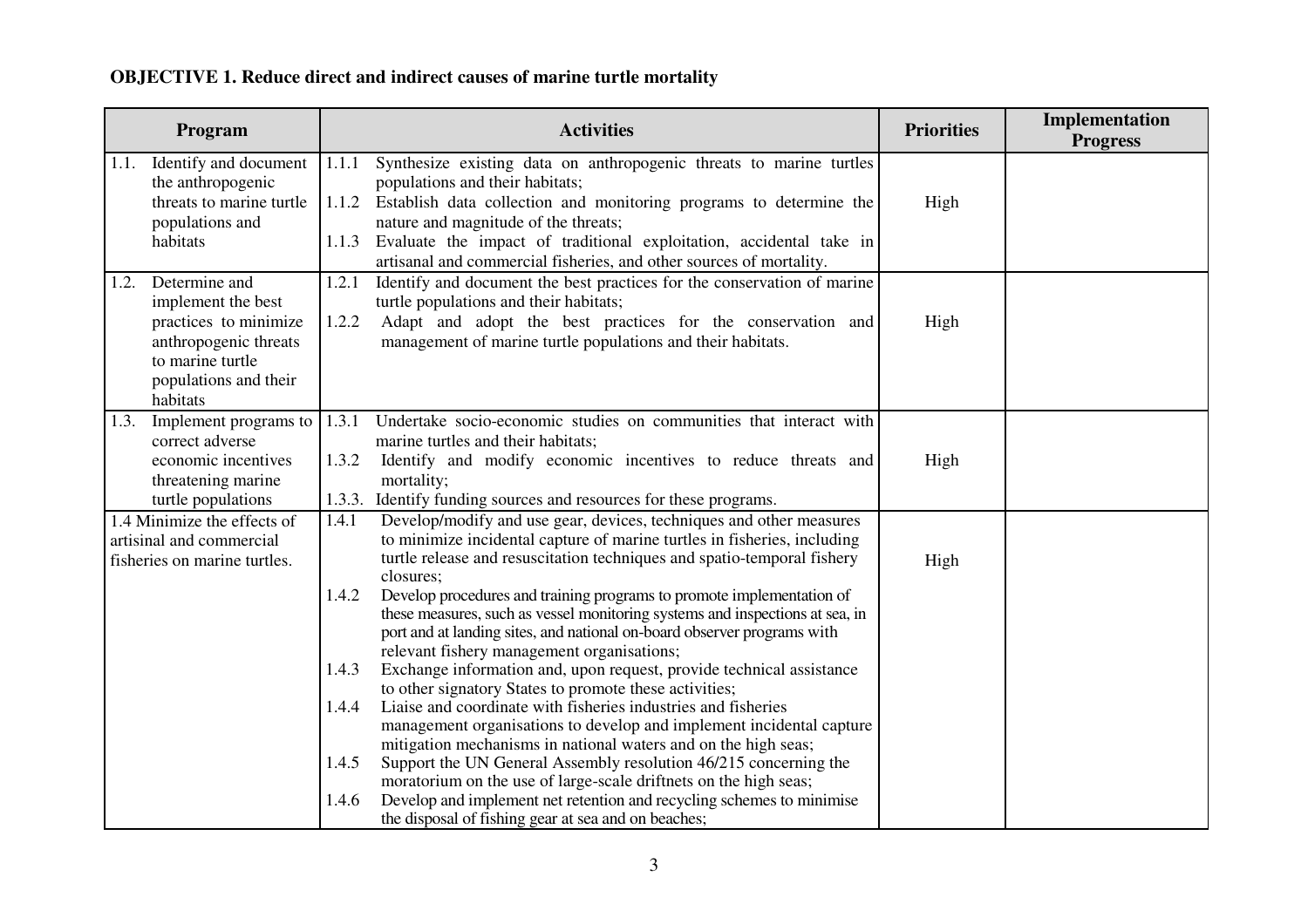| Program                                                                                                                                                                                                                                     | <b>Activities</b>                                                                                                                                                                                                                                                                                                                                                                                                                                                                                                                                                                                                                                                                                           | <b>Priorities</b> | Implementation<br><b>Progress</b> |
|---------------------------------------------------------------------------------------------------------------------------------------------------------------------------------------------------------------------------------------------|-------------------------------------------------------------------------------------------------------------------------------------------------------------------------------------------------------------------------------------------------------------------------------------------------------------------------------------------------------------------------------------------------------------------------------------------------------------------------------------------------------------------------------------------------------------------------------------------------------------------------------------------------------------------------------------------------------------|-------------------|-----------------------------------|
|                                                                                                                                                                                                                                             | Provide and ensure the use of port facilities for the disposal of ship-<br>1.4.7<br>borne waste;<br>1.4.8<br>Assess potential impacts of Illegal, Unreported, Unregulated fishing<br>(IUU) on marine turtle populations.                                                                                                                                                                                                                                                                                                                                                                                                                                                                                    |                   |                                   |
| 1.5. Minimize the effects of<br>marine extractive industries<br>on marine turtles and their<br>habitats.                                                                                                                                    | Develop and implement best practice guidelines to mitigate against<br>1.51<br>negative impacts of seismic exploration on marine turtles and their<br>habitats, e.g. as employed by the oil and gas industry;<br>Develop and implement best practice guidelines to mitigate against<br>1.5.2<br>negative impacts of offshore mining on marine turtles and their habitats.                                                                                                                                                                                                                                                                                                                                    | High              |                                   |
| 1.6. Develop nesting beach<br>management<br>programs to maximize<br>hatchling recruitment                                                                                                                                                   | Develop protocols to monitor and protect nesting beaches<br>1.6.1<br>1.6.2<br>Train and put in place sufficient numbers of "eco-guards" to protect<br>and monitor nesting beaches;<br>1.6.3. Reduce embryo and hatchling mortality and ensure their survival and<br>recruitment using conservation techniques that emphasize natural<br>processes whenever possible;<br>Minimize nest destruction and the mortality of embryos, hatchlings,<br>1.6.4<br>and adult females during the nesting season, including by feral and<br>domestic animals;<br>Evaluate the effectiveness of management programs on nesting<br>1.6.5<br>beaches.                                                                       | High              |                                   |
| 1.7. Develop foraging and<br>developmental habitat<br>management<br>programs to maximize<br>marine turtle survival.                                                                                                                         | 1.7.1 Develop protocols to monitor and protect marine turtles at foraging and<br>developmental habitats;<br>1.7.2<br>Evaluate the effectiveness of management programs at marine turtle<br>foraging and developmental habitats.                                                                                                                                                                                                                                                                                                                                                                                                                                                                             | High              |                                   |
| 1.8. Prohibit the direct<br>harvest (capture or<br>killing) of, and<br>domestic trade in.<br>marine turtles, their<br>eggs, parts or<br>products, whilst<br>allowing exceptions<br>for traditional harvest<br>by communities<br>within each | Enact, where not already in place, legislation to prohibit direct harvest<br>1.8.1<br>and domestic trade;<br>1.8.2<br>Assess the level and impact of traditional harvest on marine turtles and<br>their eggs;<br>1.8.3<br>Establish management programmes that may include limits on levels of<br>intentional harvest;<br>Determine the cultural and traditional values and economic uses of<br>1.8.4<br>marine turtles (both consumptive and non-consumptive);<br>Negotiate, where appropriate, management agreements on the<br>1.8.5<br>sustainable level of traditional harvest, in consultation with other<br>concerned States, to ensure that such harvest does not undermine<br>conservation efforts. | High              |                                   |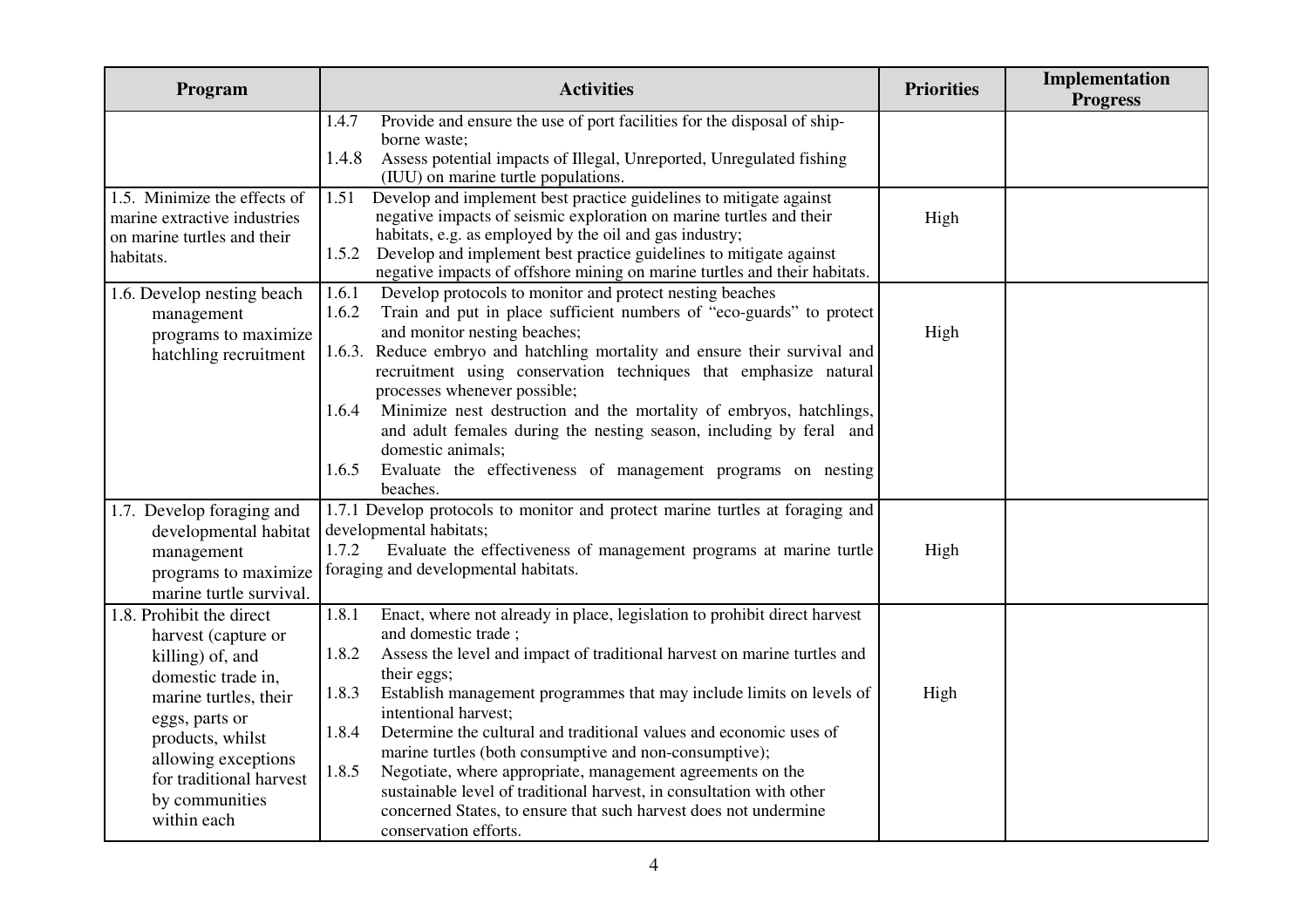| Program                 | <b>Activities</b> | <b>Priorities</b> | Implementation<br><b>Progress</b> |
|-------------------------|-------------------|-------------------|-----------------------------------|
| jurisdiction provided   |                   |                   |                                   |
| that: such harvest does |                   |                   |                                   |
| not undermine efforts   |                   |                   |                                   |
| to protect, conserve    |                   |                   |                                   |
| and recover marine      |                   |                   |                                   |
| turtle populations and  |                   |                   |                                   |
| their habitats; and the |                   |                   |                                   |
| marine turtle           |                   |                   |                                   |
| populations in          |                   |                   |                                   |
| question are able to    |                   |                   |                                   |
| sustain the harvest     |                   |                   |                                   |

# **OBJECTIVE 2. Protect, conserve and restore terrestrial and marine habitats for marine turtles**

|      | <b>Program</b>          |       | <b>Activities</b>                                                             | <b>Priorities</b> | Implementation<br><b>Progress</b> |
|------|-------------------------|-------|-------------------------------------------------------------------------------|-------------------|-----------------------------------|
| 2.1. | Establish necessary     | 2.1.1 | Identify the critical and non-critical habitats such as nesting beaches,      |                   |                                   |
|      | measures to protect and |       | feeding and developmental areas, internesting areas, and migration            |                   |                                   |
|      | conserve marine turtle  |       | corridors;                                                                    |                   |                                   |
|      | terrestrial and marine  | 2.1.2 | Design and manage critical habitats as protected areas, sanctuaries, or       |                   |                                   |
|      | habitats                |       | impose seasonal bans on human activities;                                     |                   |                                   |
|      |                         | 2.1.3 | Develop incentives for the adequate protection of terrestrial and marine      |                   |                                   |
|      |                         |       | habitats outside classified protected areas;                                  |                   |                                   |
|      |                         | 2.1.4 | Conduct assessments of the environmental impact of marine and                 |                   |                                   |
|      |                         |       | coastal development and other human activities on marine turtles and          |                   |                                   |
|      |                         |       | their habitats;                                                               | High              |                                   |
|      |                         | 2.1.5 | Manage and regulate the use of nesting beaches around urban areas             |                   |                                   |
|      |                         |       | (for example, placement and construction of buildings, artificial lights,     |                   |                                   |
|      |                         |       | and vehicles);                                                                |                   |                                   |
|      |                         | 2.1.6 | Initiate and cooperate in the creation of transboundary protected             |                   |                                   |
|      |                         |       | marine areas, including nesting beaches and feeding and                       |                   |                                   |
|      |                         |       | developmental areas, using ecological borders rather than political           |                   |                                   |
|      |                         |       | borders;                                                                      |                   |                                   |
|      |                         |       | 2.1.7 Reduce pollution in marine turtle coastal habitats, through development |                   |                                   |
|      |                         |       | of appropriate legislation and best practice in collaboration with source     |                   |                                   |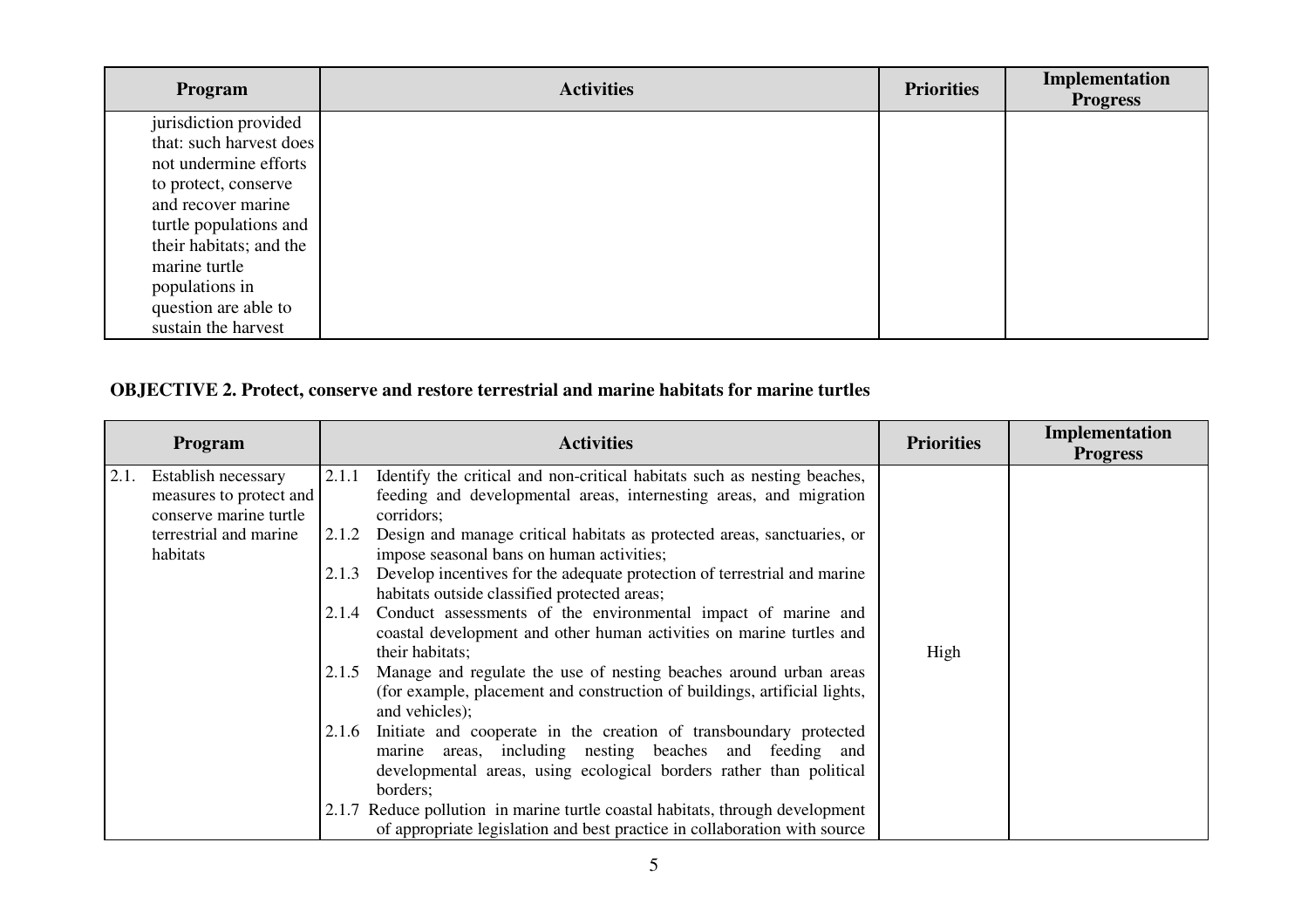| <b>Program</b>                                     | <b>Activities</b>                                                                                                                                                                                                                                                                                                                                                                                                               | <b>Priorities</b> | <b>Implementation</b><br><b>Progress</b> |
|----------------------------------------------------|---------------------------------------------------------------------------------------------------------------------------------------------------------------------------------------------------------------------------------------------------------------------------------------------------------------------------------------------------------------------------------------------------------------------------------|-------------------|------------------------------------------|
|                                                    | sectors;<br>2.1.8. Promote responsible disposal of persistent litter, such as plastics,<br>amongst industry and the public.                                                                                                                                                                                                                                                                                                     |                   |                                          |
| 2.2.<br>Restore degraded<br>marine turtle habitats | Reduce anthropogenic threats, on the nesting beaches, to adults and<br>2.2.1<br>hatchlings (e.g. by identifying the appropriate forestry companies to<br>address the problem of logs on the nesting beaches);<br>2.2.2 Promote measures to ensure recovery of mangroves, seagrass beds and<br>reef turtle foraging habitats;<br>Encourage local authorities and NGOs to organize regular beach<br>2.2.3<br>cleaning activities. | High              |                                          |

# **OBJECTIVE 3. Improve our knowledge of marine turtle populations and ecology through research, monitoring, and information exchange**

| Program                    | <b>Activities</b>                                                                                                                                   | <b>Priorities</b> | Implementation<br><b>Progress</b> |
|----------------------------|-----------------------------------------------------------------------------------------------------------------------------------------------------|-------------------|-----------------------------------|
| Conduct studies on<br>3.1. | Collect and compile baseline data on the presence and distribution of<br>3.1.1                                                                      |                   |                                   |
| marine turtles and their   | species;                                                                                                                                            |                   |                                   |
| habitats                   | Where possible and appropriate, implement extensive tagging<br>3.1.2                                                                                |                   |                                   |
|                            | programs at nesting beaches and in foraging and developmental<br>habitats;                                                                          |                   |                                   |
|                            | Map key terrestrial (nesting beaches) and marine (developmental and<br>3.1.3<br>foraging areas) habitats;                                           |                   |                                   |
|                            | 3.1.4 Carry out studies, (e.g., using satellite telemetry, tagging, genetics), to<br>determine and map inter-nesting habitats, migration routes and |                   |                                   |
|                            | foraging and developmental grounds of marine turtle populations;                                                                                    |                   |                                   |
|                            | Initiate and/or continue the long-term monitoring of marine turtle<br>3.1.5<br>populations to evaluate their status and conservation;               |                   |                                   |
|                            | Establish standardized protocols for data collection;<br>3.1.6                                                                                      |                   |                                   |
|                            | Create national, sub-regional and regional level databases, and analyze<br>3.1.7                                                                    |                   |                                   |
|                            | the data at these three levels;                                                                                                                     | High              |                                   |
|                            | Characterize the genetic identity of marine turtle populations;<br>3.1.8                                                                            |                   |                                   |
|                            | Maintain updated national and regional bibliographies and distribute it<br>3.1.8                                                                    |                   |                                   |
|                            | to the signatory States;                                                                                                                            |                   |                                   |
|                            | Initiate studies on population dynamics and determine the survival<br>3.1.9                                                                         |                   |                                   |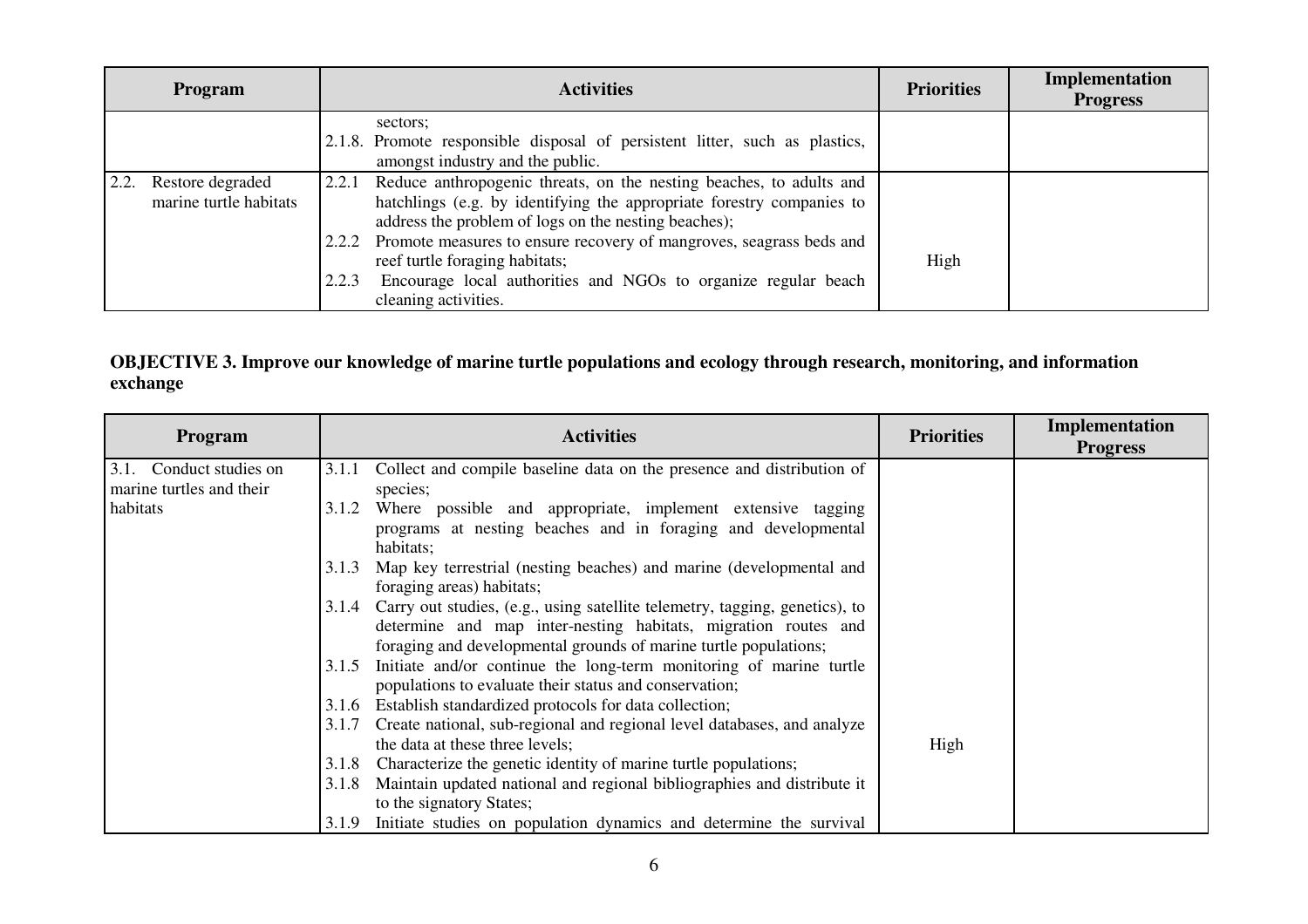| Program                                                                      | <b>Activities</b>                                                                                                                                                                                                                                                                                                                                                                                                                                                                                                                                                                                                                                                                                                                                                | <b>Priorities</b> | Implementation<br><b>Progress</b> |
|------------------------------------------------------------------------------|------------------------------------------------------------------------------------------------------------------------------------------------------------------------------------------------------------------------------------------------------------------------------------------------------------------------------------------------------------------------------------------------------------------------------------------------------------------------------------------------------------------------------------------------------------------------------------------------------------------------------------------------------------------------------------------------------------------------------------------------------------------|-------------------|-----------------------------------|
|                                                                              | rates of marine turtles;<br>3.1.10 Conduct research on diseases in marine turtles and their frequency in<br>the region covered by the Memorandum of Abidjan;<br>3.1.12 Collect ethnozoological information from local communities and<br>promote the use of popular and traditional knowledge;<br>3.1.14 Periodically evaluate the effectiveness of research and monitoring<br>activities;<br>3.1.15 Promote the development and implementation of national and regional<br>strandings networks to record and store data on marine turtle stranding<br>occurrence;<br>3.1.16 Investigate current and future effects of climate change on marine<br>turtles and their habitats.                                                                                   |                   |                                   |
| 3.2. Undertake<br>collaborative research and<br>monitoring                   | 3.2.1<br>Identify and integrate research and monitoring priorities into sub-<br>regional and regional Action Plans;<br>3.2.2<br>Encourage universities and local institutions to undertake research,<br>conservation, and monitoring activities relevant to marine turtles in<br>collaboration with NGOs and local communities.                                                                                                                                                                                                                                                                                                                                                                                                                                  | Medium            |                                   |
| 3.3. Analyze data to reduce<br>threats and improve<br>conservation practices | 3.3.1<br>Have the necessary means to suitably manage a national, sub-regional,<br>and regional database;<br>3.3.2<br>Prioritize populations for conservation at a regional and international<br>level;<br>Identify population trends by species;<br>3.3.3<br>3.3.4<br>Use the research results to improve management, reduce threats, and<br>evaluate the effectiveness of conservation activities.                                                                                                                                                                                                                                                                                                                                                              | High              |                                   |
| 3.4. Information exchange                                                    | 3.4.1<br>Standardize basic data collection methodologies, and adopt or develop<br>an approved series of protocols for the monitoring of nesting beaches,<br>studies at foraging and developmental habitats, genetic sampling, and<br>data collection on mortality;<br>3.4.2<br>Determine the most suitable ways of disseminating information within<br>the MoU region;<br>3.4.3<br>Initiate or develop internet discussion forums and newsletters and<br>provide the means to connect more easily to the international network;<br>3.4.4<br>Exchange, at regular intervals, scientific and technical information<br>and expertise among nations, scientific institutions, and national and<br>international NGOs to develop and use approaches based on the best | High              |                                   |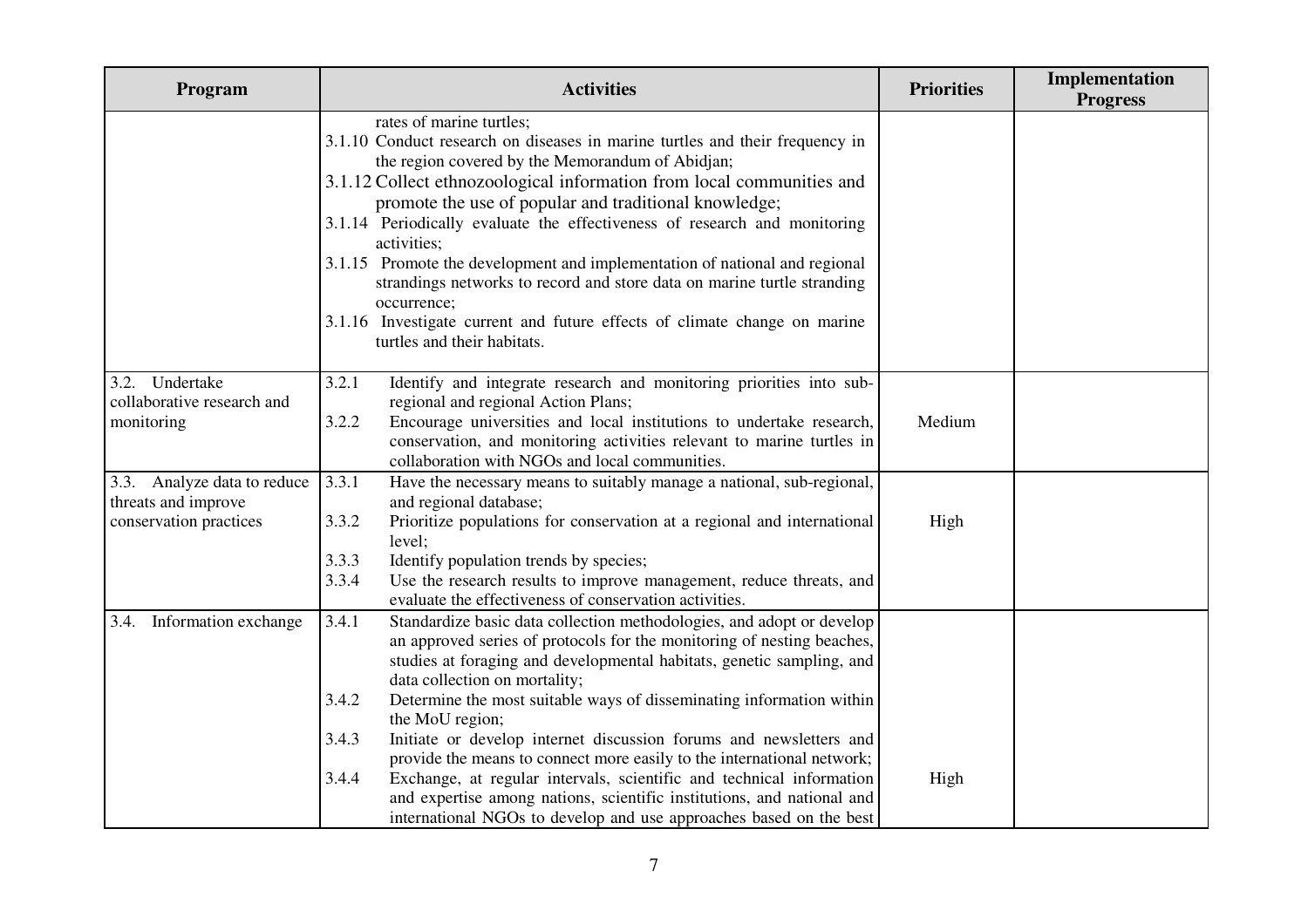| <b>Program</b> | <b>Activities</b>                                                                                                                                                                                                                                                                                    | <b>Priorities</b> | Implementation<br><b>Progress</b> |
|----------------|------------------------------------------------------------------------------------------------------------------------------------------------------------------------------------------------------------------------------------------------------------------------------------------------------|-------------------|-----------------------------------|
|                | practices for the conservation of marine turtles and their habitats;<br>Disseminate traditional knowledge that promotes conservation of<br>3.4.5<br>marine turtles and their habitats to improve the conservation of turtles<br>and the management of their habitats by the residential communities; |                   |                                   |
|                | Develop and maintain a directory with the names and addresses of<br>3.4.6<br>people working on marine turtles, of directors and other authorities in<br>charge of wildlife, fisheries, and protected areas, of researchers,<br>NGOs, etc.;                                                           |                   |                                   |
|                | Organize training workshops regularly at a sub-regional level to<br>3.4.7<br>evaluate and enhance works in progress.                                                                                                                                                                                 |                   |                                   |

# **OBJECTIVE 4. Increase public awareness to threats facing marine turtles and their habitats, and enhance public participation in conservation activities**

| <b>Program</b>            | <b>Activities</b>                                                               | <b>Priorities</b> | Implementation<br><b>Progress</b> |
|---------------------------|---------------------------------------------------------------------------------|-------------------|-----------------------------------|
| 4.1. Establish public     | Build local capacity in environmental education and collect, develop,<br>4.1.1  |                   |                                   |
| education programs for    | and distribute educational material suitable for African culture                |                   |                                   |
| awareness and information | (cartoons, coloring books, games, posters, T-shirts, etc.) in the 4             | High              |                                   |
| exchange                  | languages;                                                                      |                   |                                   |
|                           | Set up information centers for villages, small museums for schools and<br>4.1.2 |                   |                                   |
|                           | tourists:                                                                       |                   |                                   |
|                           | Develop and implement rigorous media programs;<br>4.1.3                         |                   |                                   |
|                           | 4.1.4 Develop and undertake education and awareness programs for targeted       |                   |                                   |
|                           | groups (e.g. for the relevant authorities and politicians, students,            |                   |                                   |
|                           | teachers, fishing communities, beach owners, the media);                        |                   |                                   |
|                           | Encourage the integration of biodiversity themes, especially marine<br>4.1.5    |                   |                                   |
|                           | turtle biology and conservation, into school curriculum;                        |                   |                                   |
|                           | 4.1.6 Organize special events on the conservation of marine turtles and their   |                   |                                   |
|                           | habitats (e.g., day of the turtle, festival or year of the turtle, publicized   |                   |                                   |
|                           | releases of accidentally captured turtles, etc.);                               |                   |                                   |
|                           | Consider the use of local taboos to better protect marine turtles by<br>4.1.7   |                   |                                   |
|                           | coastal communities;                                                            |                   |                                   |
|                           | Provide information at airports and through travel agencies, about<br>4.1.8     |                   |                                   |
|                           | national and international restrictions on the the sale, purchase, export       |                   |                                   |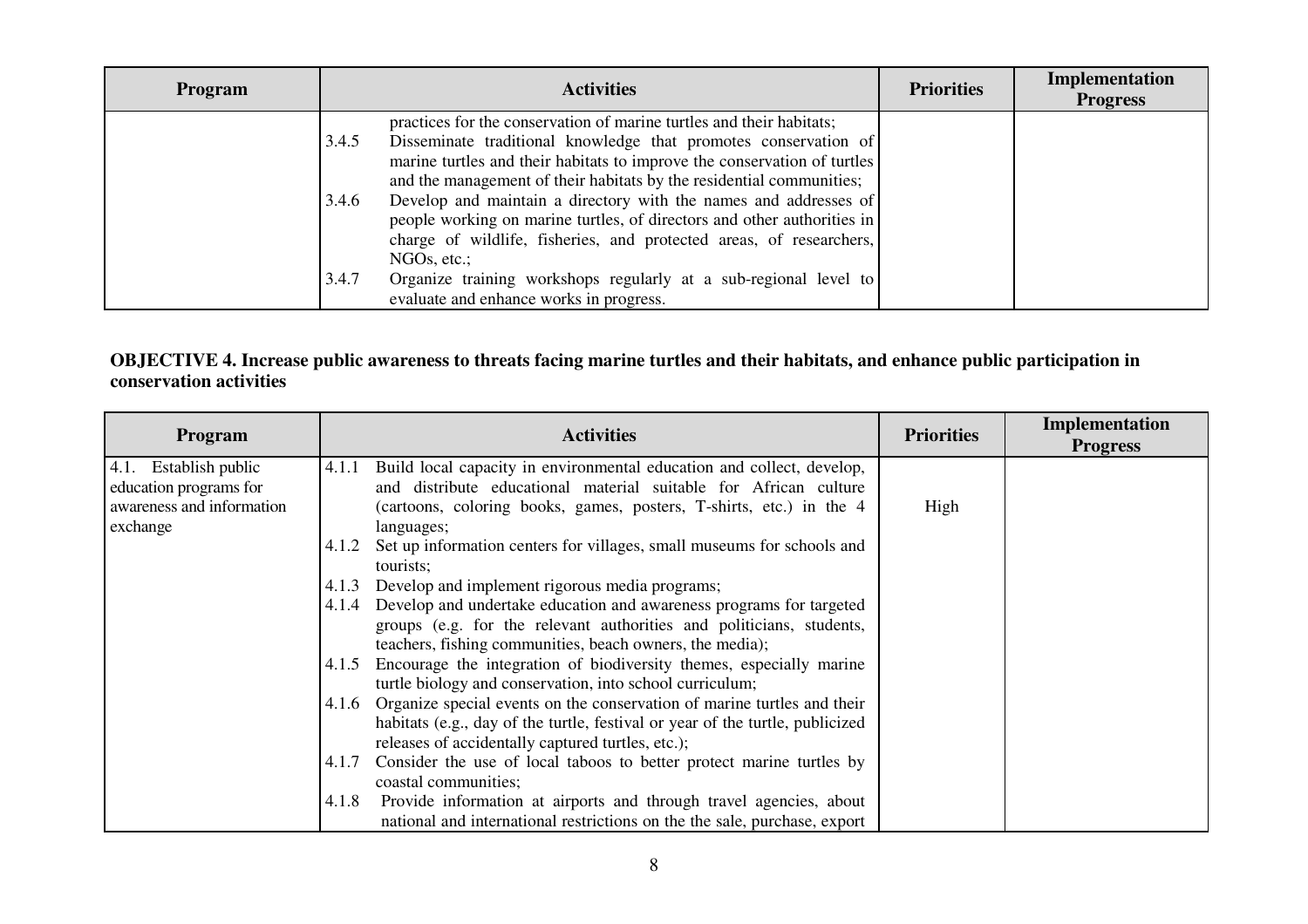| Program                                                                          | <b>Activities</b>                                                                                                                                                                                                                                               | <b>Priorities</b> | Implementation<br><b>Progress</b> |
|----------------------------------------------------------------------------------|-----------------------------------------------------------------------------------------------------------------------------------------------------------------------------------------------------------------------------------------------------------------|-------------------|-----------------------------------|
|                                                                                  | and import of marine turtle products;                                                                                                                                                                                                                           |                   |                                   |
|                                                                                  | Train leaders from local communities.<br>4.1.9                                                                                                                                                                                                                  |                   |                                   |
| 4.2. Develop alternative<br>livelihood opportunities for<br>local communities to | 4.2.1. Identify and facilitate alternative livelihoods (including income<br>generating activities) that are not detrimental to marine turtles and their<br>habitats, in consultation with local communities and other                                           | High              |                                   |
| encourage their participation<br>in conservation efforts                         | stakeholders;<br>4.2.2. Promote community development (e.g., clinics, scholarships, activities<br>for the youth and women, fight against pandemics, through twinning of<br>African and western villages) to encourage participation in<br>conservation efforts. |                   |                                   |
| 4.3. Promote public<br>participation                                             | Encourage local communities and other interested parties and<br>4.3.1<br>stakeholders to participate in the planning and implementation of<br>conservation measures for marine turtles and the management of their<br>habitats;                                 | Medium            |                                   |
|                                                                                  | Encourage participation by public administrators, NGOs, the private<br>4.3.2<br>sector, and various groups (women, fishermen, youth, sports) in efforts<br>to conserve coastal biodiversity and especially marine turtles;                                      |                   |                                   |
|                                                                                  | Establish incentives to encourage participation by the public (e.g., T-<br>4.3.3<br>shirt gifts, awarding diplomas/certificates for participation).                                                                                                             |                   |                                   |

## **OBJECTIVE 5. Enhance national, regional and international cooperation**

| <b>Program</b>                 |       | <b>Activities</b>                                                          | <b>Priorities</b> | Implementation<br><b>Progress</b> |
|--------------------------------|-------|----------------------------------------------------------------------------|-------------------|-----------------------------------|
| 5.1. Collaborate with          | 5.1.1 | Encourage the Signatory States to the Memorandum of Abidjan, who           |                   |                                   |
| signatory and non-signatory    |       | are not yet parties to the Convention on International Trade in            |                   |                                   |
| States to the Memorandum of    |       | Endangered Species (CITES) to join;                                        | High              |                                   |
| Abidjan to organize and        |       | 5.1.2 Examine compliance to CITES at the national level with regard to     |                   |                                   |
| share information on trade     |       | legislation that regulates international trade in marine turtles eggs and  |                   |                                   |
| issues, prevent illegal trade, |       | products;                                                                  |                   |                                   |
| and enforce laws concerning    | 5.1.3 | Improve compliance with CITES by training the relevant and                 |                   |                                   |
| marine turtle products         |       | competent authorities in cooperation with other Signatory States, the      |                   |                                   |
|                                |       | CITES Secretariat, and other relevant organizations;                       |                   |                                   |
|                                | 5.1.4 | Identify and monitor illegal international trade routes (for marine turtle |                   |                                   |
|                                |       | products etc.) and seek cooperation to take measures to prevent and        |                   |                                   |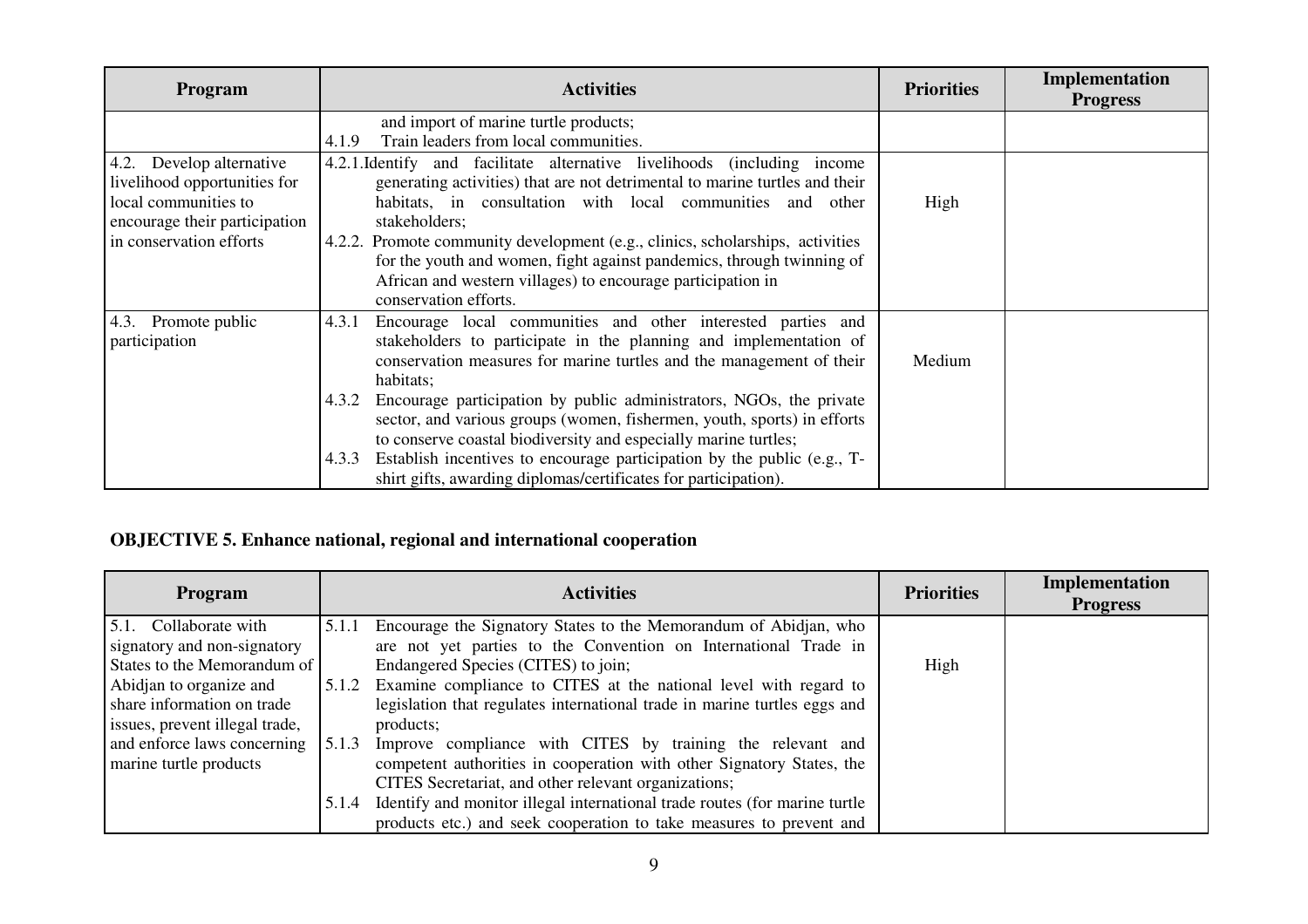| Program                                         |       | <b>Activities</b>                                                                                                                   | <b>Priorities</b> | Implementation<br><b>Progress</b> |
|-------------------------------------------------|-------|-------------------------------------------------------------------------------------------------------------------------------------|-------------------|-----------------------------------|
|                                                 |       | where possible eliminate illegal trade;                                                                                             |                   |                                   |
|                                                 | 5.1.5 | Exchange information about and regularly discuss marine turtle<br>product trade issues (e.g., in the annual national reports to the |                   |                                   |
|                                                 |       | Secretariat of the Memorandum of Abidjan, at meetings of the                                                                        |                   |                                   |
|                                                 |       | signatory states);                                                                                                                  |                   |                                   |
|                                                 | 5.1.6 | Attempt to identify, prevent, deter, and where possible eliminate illegal                                                           |                   |                                   |
|                                                 |       | domestic trade through monitoring, legislation implementation,                                                                      |                   |                                   |
|                                                 |       | identification of weaknesses in the law enforcement in each State;                                                                  |                   |                                   |
|                                                 | 5.1.7 | Train personnel (customs people, the police force, guards, authorities                                                              |                   |                                   |
|                                                 |       | of protected areas, fisheries inspectors, etc.) authorized to monitor                                                               |                   |                                   |
|                                                 |       | illegal trafficking and the enforcement of national legislation for the<br>conservation of marine turtles.                          |                   |                                   |
| 5.2. Assist signatory and non-                  | 5.2.1 | Designate national focal points (one administrative and one scientific)                                                             |                   |                                   |
| signatory States with the                       |       | to serve as correspondents in issues relating to marine turtles;                                                                    |                   |                                   |
| development and                                 | 5.2.2 | Develop key management measures, that will serve as the basis for                                                                   | High              |                                   |
| implementation of national                      |       | Action Plans, in consultation with relevant administrators, NGOs,                                                                   |                   |                                   |
| action plans for the                            |       | research institution, local communities and other interested parties and                                                            |                   |                                   |
| conservation of marine                          |       | stakeholders;                                                                                                                       |                   |                                   |
| turtles and their habitats                      | 5.2.3 | Develop the national Action Plans on the model of the current regional                                                              |                   |                                   |
|                                                 |       | Plan;                                                                                                                               |                   |                                   |
|                                                 | 5.2.4 | Identify the specific management questions at the local level which                                                                 |                   |                                   |
|                                                 |       | require cooperation among the signatory States to ensure successful<br>conservation and management;                                 |                   |                                   |
|                                                 | 5.2.5 | Annually report (to be submitted by each signatory State in a format                                                                |                   |                                   |
|                                                 |       | approved by the signatory States) on the national progress made in the                                                              |                   |                                   |
|                                                 |       | implementation of the objectives in the regional Conservation Plan;                                                                 |                   |                                   |
|                                                 | 5.2.6 | Generate an annual analysis of the national reports for the Convention                                                              |                   |                                   |
|                                                 |       | on Migratory Species (CMS) to inform signatory States on measures                                                                   |                   |                                   |
|                                                 |       | to improve their compliance with the Convention with respect to the                                                                 |                   |                                   |
|                                                 |       | conservation of marine turtles and their habitats;                                                                                  |                   |                                   |
|                                                 | 5.2.7 | Review action plans at regular intervals to take into account recent                                                                |                   |                                   |
|                                                 |       | advances in skills and knowledge.                                                                                                   |                   |                                   |
| 5.3. Enhance mechanisms for                     | 5.3.1 | Identify and enforce existing mechanisms that allow for successful                                                                  |                   |                                   |
| cooperation and promote<br>information exchange | 5.3.2 | cooperation in each sub-region;<br>Develop a website on the conservation of marine turtles along the                                | Medium            |                                   |
|                                                 |       | Atlantic coast of Africa to create a network, exchange information, and                                                             |                   |                                   |
|                                                 |       | post newsletters with information on each project especially for the                                                                |                   |                                   |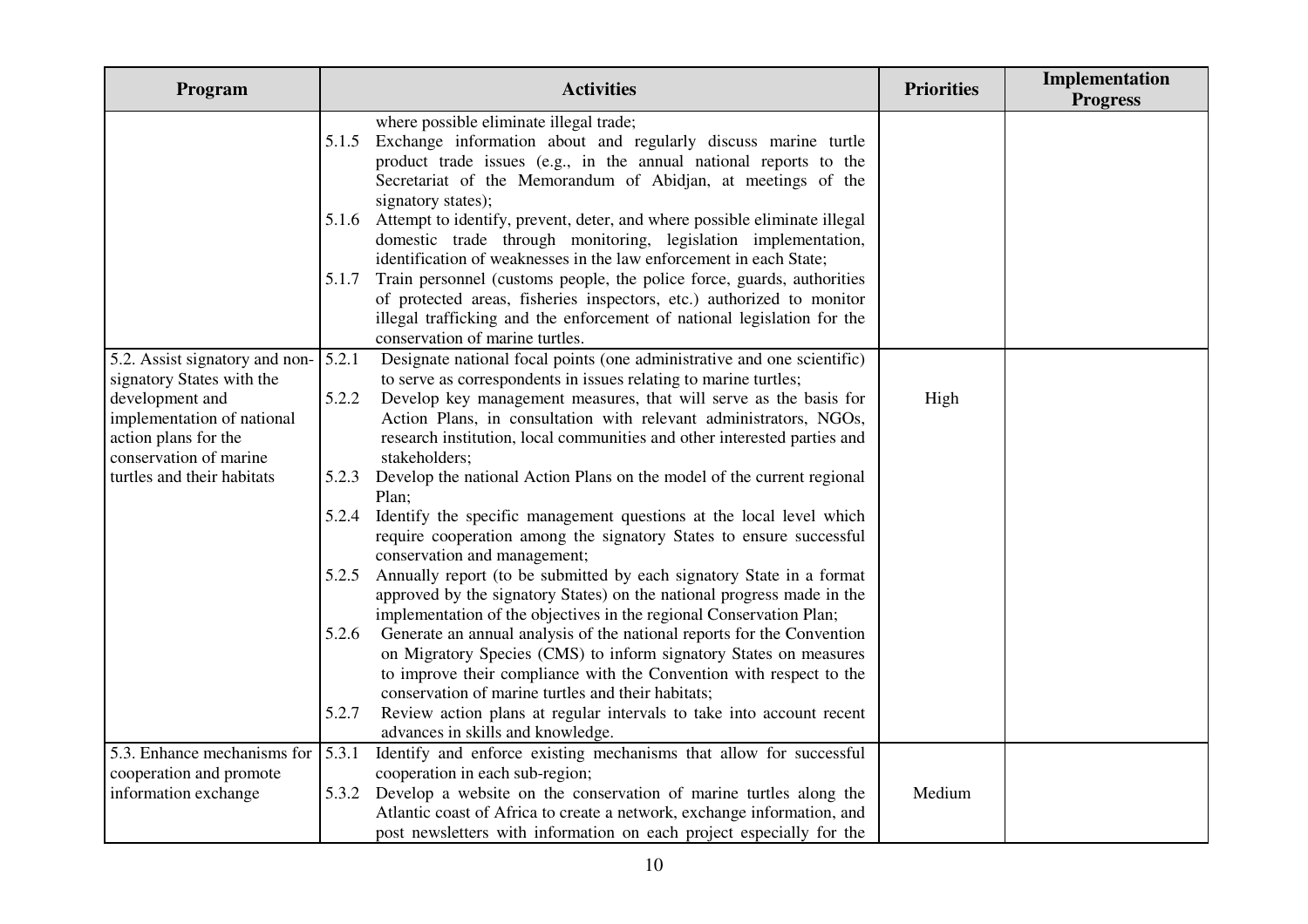| Program                                                    | <b>Activities</b>                                                                                                                                                                                                                                                               | <b>Priorities</b> | Implementation<br><b>Progress</b> |
|------------------------------------------------------------|---------------------------------------------------------------------------------------------------------------------------------------------------------------------------------------------------------------------------------------------------------------------------------|-------------------|-----------------------------------|
|                                                            | field staff (ecoguards, ecovolunteers, etc.). Cf also 3.4.3;<br>Establish networks for the coordinated management of shared<br>5.3.3<br>populations within a State or across political boundaries or a sub-<br>region and where possible formalize the collaboration;           |                   |                                   |
|                                                            | 5.3.4 Create a directory of experts and organisations interested in the<br>conservation of marine turtles; Cf also 3.4.6;                                                                                                                                                       |                   |                                   |
|                                                            | Encourage signatory States to the Memorandum of Abidjan, who are<br>5.3.5<br>not parties to the CMS, to join;                                                                                                                                                                   |                   |                                   |
|                                                            | Encourage signatory States to ratify big environmental conventions<br>5.3.6<br>and join global fishing agreements such as the 1995 United Nations<br>Fish Sticks Agreement, 1993 FAO Compliance Agreement, and adopt<br>the 1995 FAO Code of Conduct for Responsible Fisheries; |                   |                                   |
|                                                            | Establish relationships with regional fisheries bodies to obtain data on<br>5.3.7<br>accidental captures and encourage them to adopt marine turtle<br>conservation measures within Exclusive Economic Zones (EEZs) and<br>on the high seas.                                     |                   |                                   |
| 5.4. Build capacity to<br>strengthen conservation          | Identify the needs, in terms of human resources, knowledge and<br>5.4.1<br>facilities, for capacity building;                                                                                                                                                                   |                   |                                   |
| measures                                                   | Hold training workshops on conservation and management techniques<br>5.4.2<br>for the relevant agencies and local communities;                                                                                                                                                  | High              |                                   |
|                                                            | Create partnerships with universities, research institutions, training<br>5.4.3<br>bodies, and other relevant organizations;                                                                                                                                                    |                   |                                   |
|                                                            | 5.4.4 Review or establish suitable institutional structures and in general<br>reinforce the national capacity of each signatory State.                                                                                                                                          |                   |                                   |
| 5.5. Improve and enforce the                               | Review and revise, if necessary, the existing national legislation and<br>5.5.1                                                                                                                                                                                                 |                   |                                   |
| implementation of national                                 | internal legal provisions to identify any gaps or impediments in their                                                                                                                                                                                                          |                   |                                   |
| conservation legislation in                                | application to marine turtle conservation;                                                                                                                                                                                                                                      | High              |                                   |
| each signatory State of the<br>wildlife and their habitats | 5.5.2<br>Cooperate in the implementation of legislation, in order to ensure the                                                                                                                                                                                                 |                   |                                   |
|                                                            | compatible application of legal and lawful provisions across and<br>jurisdictions (including through<br>bilateral/multilateral<br>among                                                                                                                                         |                   |                                   |
|                                                            | agreements and the sharing of information).                                                                                                                                                                                                                                     |                   |                                   |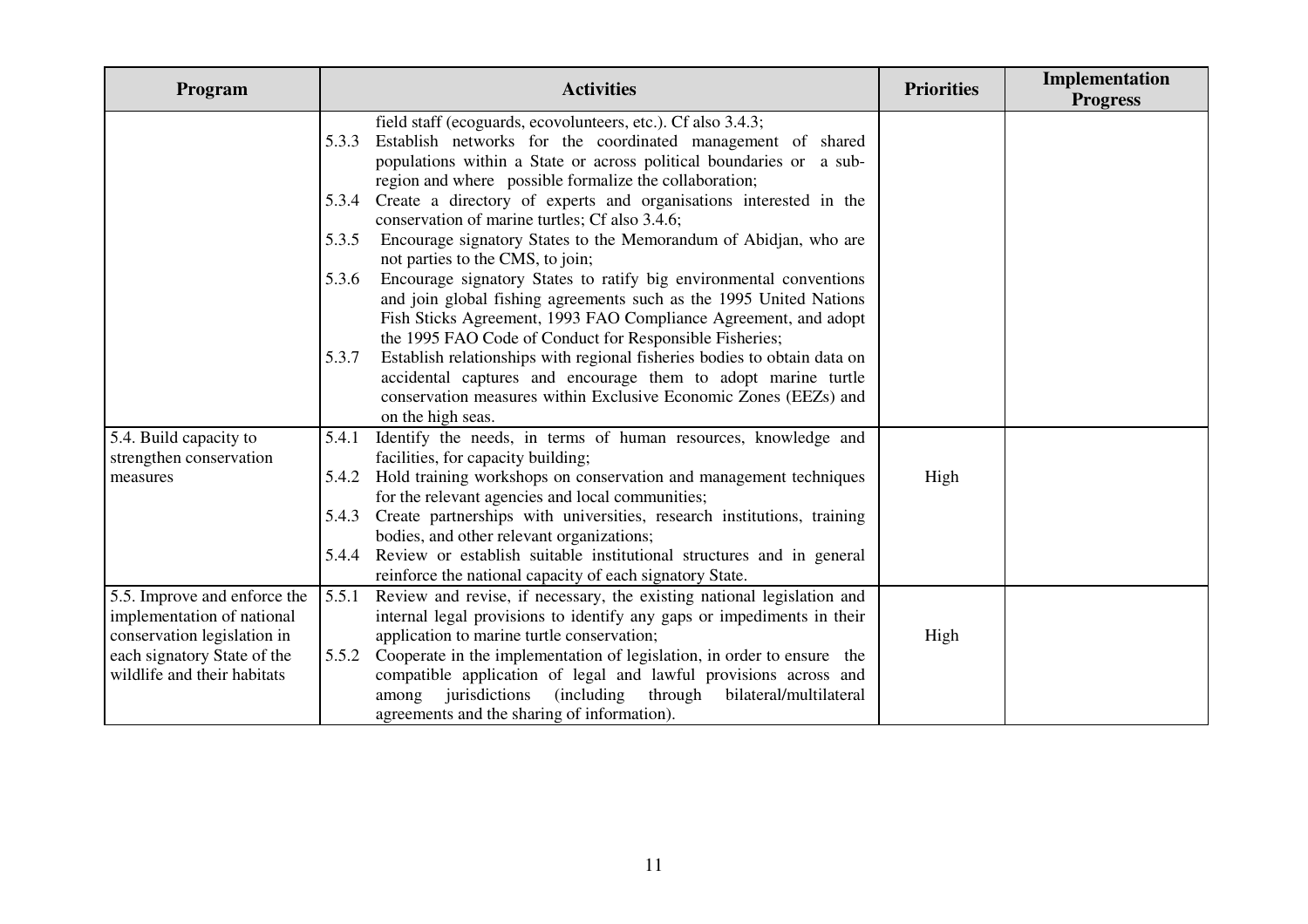| Program                                                                                                                  |                | <b>Activities</b>                                                                                                                                                                                                                                                                                                                                                                                                                                                                                                                                                       | <b>Priorities</b> | Implementation<br><b>Progress</b> |
|--------------------------------------------------------------------------------------------------------------------------|----------------|-------------------------------------------------------------------------------------------------------------------------------------------------------------------------------------------------------------------------------------------------------------------------------------------------------------------------------------------------------------------------------------------------------------------------------------------------------------------------------------------------------------------------------------------------------------------------|-------------------|-----------------------------------|
| 6.1. Expand membership and<br>ensure activities of the<br>Memorandum of Abidjan                                          | 6.1.1<br>6.1.2 | Encourage States with jurisdiction on the western coast of the African<br>continent or the coastal waters of Atlantic Africa, States whose flag<br>vessels and other activities have direct effects on the marine turtles and<br>their habitats of the region or anywhere in their geographic range<br>during their life history, as well as any other States interested in<br>collaborating with the objective of this MoU, to sign the Memorandum<br>of Abidjan;<br>Encourage big organizations (UNESCO, UICN, FAO) to<br>collaborate with the Memorandum of Abidjan; | Medium            |                                   |
|                                                                                                                          | 6.1.3          | Consider making the MoU a legally binding document for a more<br>effective conservation and management of marine turtles by the<br><b>Signatory States.</b>                                                                                                                                                                                                                                                                                                                                                                                                             |                   |                                   |
| 6.2. Promote the role of the<br>Secretariat and the Advisory<br>Committee of the MoU to<br>ensure that the objectives of | 6.2.1<br>6.2.2 | Obtain reliable funding to support the MoU Secretariat and the sub-<br>regional networks;<br>Define the Terms of reference for and designate the Scientific and<br>Technical Committee of the MoU;                                                                                                                                                                                                                                                                                                                                                                      |                   |                                   |
| the Conservation and<br>Management Plan are<br>achieved                                                                  | 6.2.3          | Set up suitable ways of management amongt the CMS, the MoU<br>Secretariat, NEPAD, and the Advisory Committee of the MoU so as to<br>better help the signatory States and provide advice for improving the<br>research and conservation of marine turtles in their territory.                                                                                                                                                                                                                                                                                            | High              |                                   |
| 6.3. Locate resources to<br>support the implementation<br>of the Memorandum of<br>Abidjan                                | 6.3.1<br>6.3.2 | Prioritize conservation and management activities for funding;<br>Explore funding possibilities with governments and other potential<br>donors such as the World Bank, UNDP, European Union, GEF, FFEM,<br>etc.;                                                                                                                                                                                                                                                                                                                                                        | High              |                                   |
|                                                                                                                          | 6.3.3          | Request funds, donations of materials/equipment and other<br>contributions from international and local industries whose activities<br>have an impact on marine turtles and their habitats (e.g., petroleum<br>companies, breweries, hotels, fisheries, tourism, etc.);                                                                                                                                                                                                                                                                                                 |                   |                                   |
|                                                                                                                          | 6.3.4          | Study the use of economic instruments for the conservation of marine<br>turtles and their habitats;                                                                                                                                                                                                                                                                                                                                                                                                                                                                     |                   |                                   |
|                                                                                                                          |                | 6.3.5 Approach the private sector, foundations, and international NGOs who<br>might be interested in funding activities in particular countries to<br>catalyze the creation of a small grants program;                                                                                                                                                                                                                                                                                                                                                                  |                   |                                   |
|                                                                                                                          |                | 6.3.6 Fund conservation and management activities through directed                                                                                                                                                                                                                                                                                                                                                                                                                                                                                                      |                   |                                   |

#### **OBJECTIVE 6. Promote implementation of the Memorandum of Abidjan and its Conservation and Management Plan**